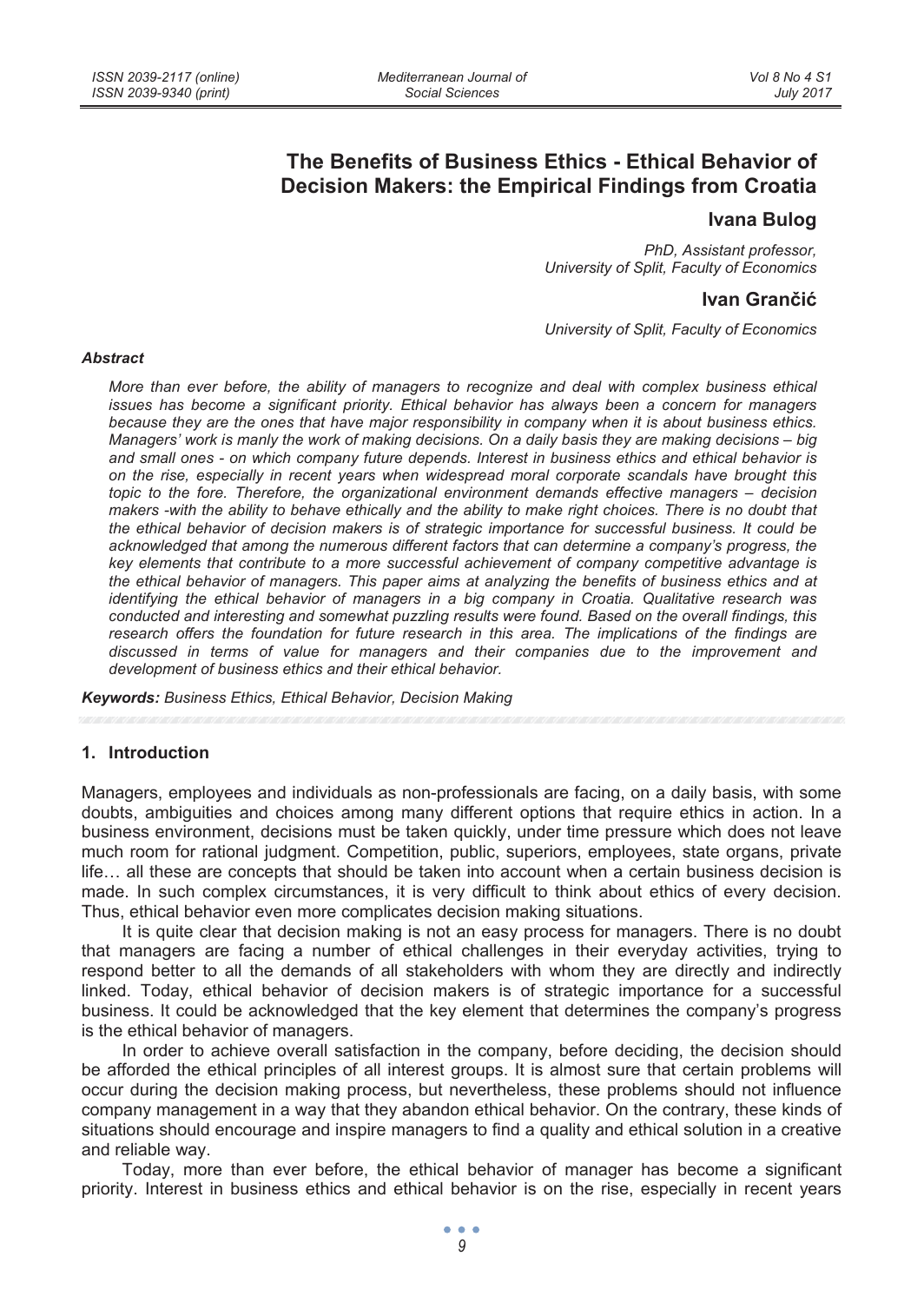| ISSN 2039-2117 (online) | Mediterranean Journal of | Vol 8 No 4 S1    |
|-------------------------|--------------------------|------------------|
| ISSN 2039-9340 (print)  | Social Sciences          | <b>July 2017</b> |

when widespread moral corporate scandals have brought this topic to the fore. Therefore, the organizational environment demands effective managers – decision makers -with the ability to behave ethically and the ability of making right choices.

This paper aims at analyzing the benefits of business ethics and at identifying and analyzing the ethical behavior of managers in a company in Croatia. The importance of this research is its potential to contribute to the existing knowledge of a manager's ability to behave ethically. Moreover, results could be important to the managers of the analyzed company because they will become familiar with employees' perspective about their ethical behavior in the workplace.

A review of the literature has revealed that research into business ethics in the Republic of Croatia is insufficiently represented on the macro and micro level (Ivaniš and Šturlić, 2016). Bearing in mind that the general attitude prevails that companies in Croatia pay insufficient attention to business ethics and given the fact that this topic is relevant, but not researched enough from an empirical viewpoint, this research is welcome and justified both from a scientific as well as from a practical perspective.

### **2. Ethical Behavior of Decision Maker**

Drucker (1954) described ethical behavior as a reflection process and a communal exercise that concerns the moral behavior of individuals based on an established and expressed standard of individual values. Further, Suhonen et al., (2011) described ethical behavior as acting in ways consistent with what society and individuals typically think are good values.

Ethics should apply to every individual in an organization, but ethical behavior is an absolute requirement of all organizational leaders – managers (Emery, 2016). Nevertheless, ethics should apply to all situations, regardless of status (Drucker, 1954).

Managers are the ones who make crucially important decisions for the company's future. In fact, management realizes its role by deciding (Sikavica et al., 2004). It is not hard to imagine that making right decisions can be extremely complicated for managers when facing moral dilemmas in business. Managers have a responsibility to uphold the highest standards of ethical conduct which involves relating ethical behavior to a leader's ability to make sound decisions (Li & Madsen, 2011), while sound decision making defines the scope of the leader's responsibility, which makes leaders accountable for determining what they must appraise and judge to protect the organization from unethical behavior (Toubiana & Yair, 2012) (In: Emery, 2016).

Primarily, managers' familiarity with ethical principles and ethical frameworks is the foundation for ethical behavior. Ethical decision making is conditioned by numerous facts and factors (Buble, 2006) that decision makers should take into account when making decisions. For that reason, it is necessary to create an ethical framework in the organization to facilitate most situations. Ethical frameworks are products of the ethical codex of the organization (Jelšenjak and Krkač, 2016). Within ethical frameworks, managers would know, in a large number of cases, whether some of potentially problem-solving variants are ethical or not.

Decision makers can learn how to avoid ethically dangerous zones (Bazerman, Messick and Stewart, 2007) and thus become significantly more efficient. They can learn how to make an ethical decision by using certain learning tools and following some ethical principles. In that way, managers are able to make decisions that are consistent with socially responsible behavior what can reflect positively on employee satisfaction and consequently results in overall business success. Social responsibility is a belief in the notion of shared responsibility for the common good (Stanaland, Lwin and Murphy, 2011). It is a business's obligation to maximize its positive impact and minimize its negative impact on society (Ferrel, Fraedrich and Ferrell, 2005).

A successful manager is considered the one who, by his/her own example, constantly shows what it means to act ethically, creating such an atmosphere in relationship with employees that enable him/her to develop objectivity and responsibility in decision making (Sikavica et al., 2004). An effective manager is the one who, from day to day, deliberately teaches employees and colleagues what ethics are and how important it is in the overall business activities of the company. Formally defined, ethical behavior is morally accepted as "good" and "right" as opposed to "bad" and "wrong" in a particular surrounding (Ivaniš and Šturlić, 2016).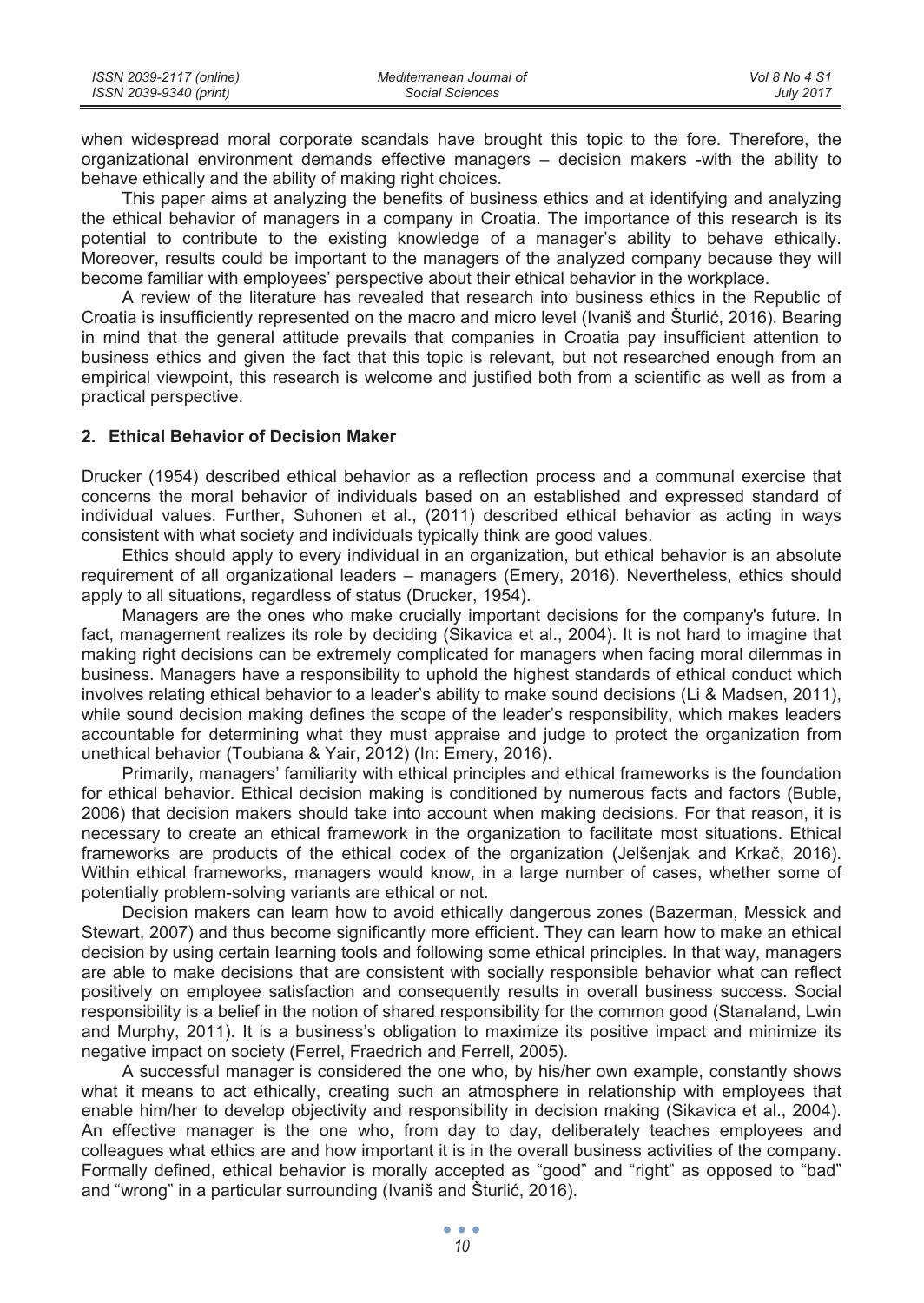## **3. The Benefits of Business Ethics**

The acceptability of behavior in business is determined by customers, competitors, government regulators, interest groups, and the public, as well as each individual's personal moral principles and values (Ferrel, Fraedrich and Ferrell, 2005).

Today, in the contemporary business environment full of changes and competitors, each company meets numerous obstacles if their business plan is not based on business ethics. Business ethics relates to an individual's or a work group's decisions that society evaluates as right or wrong (Ferrel, Fraedrich and Ferrell, 2005). Aleksić (2007) defines business ethics as a system of basic values and rules of individual, organizational and social behavior associated with business and business goals (Aleksić, 2007). Business ethics is also defined as ethical judgment in business situations and activities. The importance of business ethics in the first place is the fact that customers and consumers consciously and subconsciously perceive businesses as ethical or not ethical. This fact is more than enough for companies' to start with ethical business.

Business ethics has become one of the key factors differentiating successful from unsuccessful companies. Doing business ethically means to work according to the letter of the law, perform duties on time and put consumers and customers as priorities. To apply business ethics means thinking about others, thinking about the future. Companies with business ethics had previously developed long-term plans and goals. Business ethics gives a sense of security and opportunity for future development. It must be emphasized that business ethics is essential in every business situation, with no exceptions (Bazerman, Messick and Stewart, 2006). Ethical companies will abnegate short-term profit to have a long-term positive image in the eyes of the public. By operating in this way, the company creates a positive climate, growing confidence and the possibility of constant progress. These kinds of companies have a great advantage over the non-ethical ones.

Business ethics is one of the types of means of differentiation because there are only a small number of companies which fully applies and uses its many benefits. Among numerous reasons Ferrel, Fraedrich and Ferrell (2005 p. 31) point out these for a strong commitment to ethical values:

- 1. Ethical companies have been shown to be more profitable.
- 2. Making ethical choices results in lower stress for corporate managers and other employees.
- 3. Our reputation, good or bad, endures.
- 4. Ethical behavior enhances leadership.
- 5. The alternative to voluntary ethical behavior is a demanding and costly regulation.

An ethical codex in organizations, which is interpreted as the foundation of business ethics, is also extremely important (Jelšenjak and Krkač, 2016). Business ethics is becoming increasingly important in companies because it allows them to efficiently respond to needs of all stakeholders – customers, employees, shareholders and society as a whole. Today, a growing number of companies focus on the adoption of ethical values and ethical standards as a fundamental component of business ethics. The business world is so complex that companies need to constantly show potential clients, investors and partners that the organization is a moral subject who cares and takes into consideration the whole society and has a kind of social mission.

### **4. Methodology**

The purpose of this paper is to examine and identify the ethical behavior of managers (decision – makers) in a company in Croatia. In order to carry out analysis, a questionnaire was used. The questionnaire included 27 statements about the ethical behavior of managers. These statements were divided into three segments. The first part of the questionnaire considered the relationship between managers and subordinates (employees); the second part considered manager traits as professional in his/her position, while the third part was dedicated to the relationship between manager and company – how they perceive their company. This survey was oriented on employee views on the ethical behavior of decision makers in the company. The company consists of 5 different departments: IT department, human resource department, accounting department, purchasing department and marketing department. Departments are led by managers, thus 5 different managers were evaluated. 15 employees evaluated each department manager. They were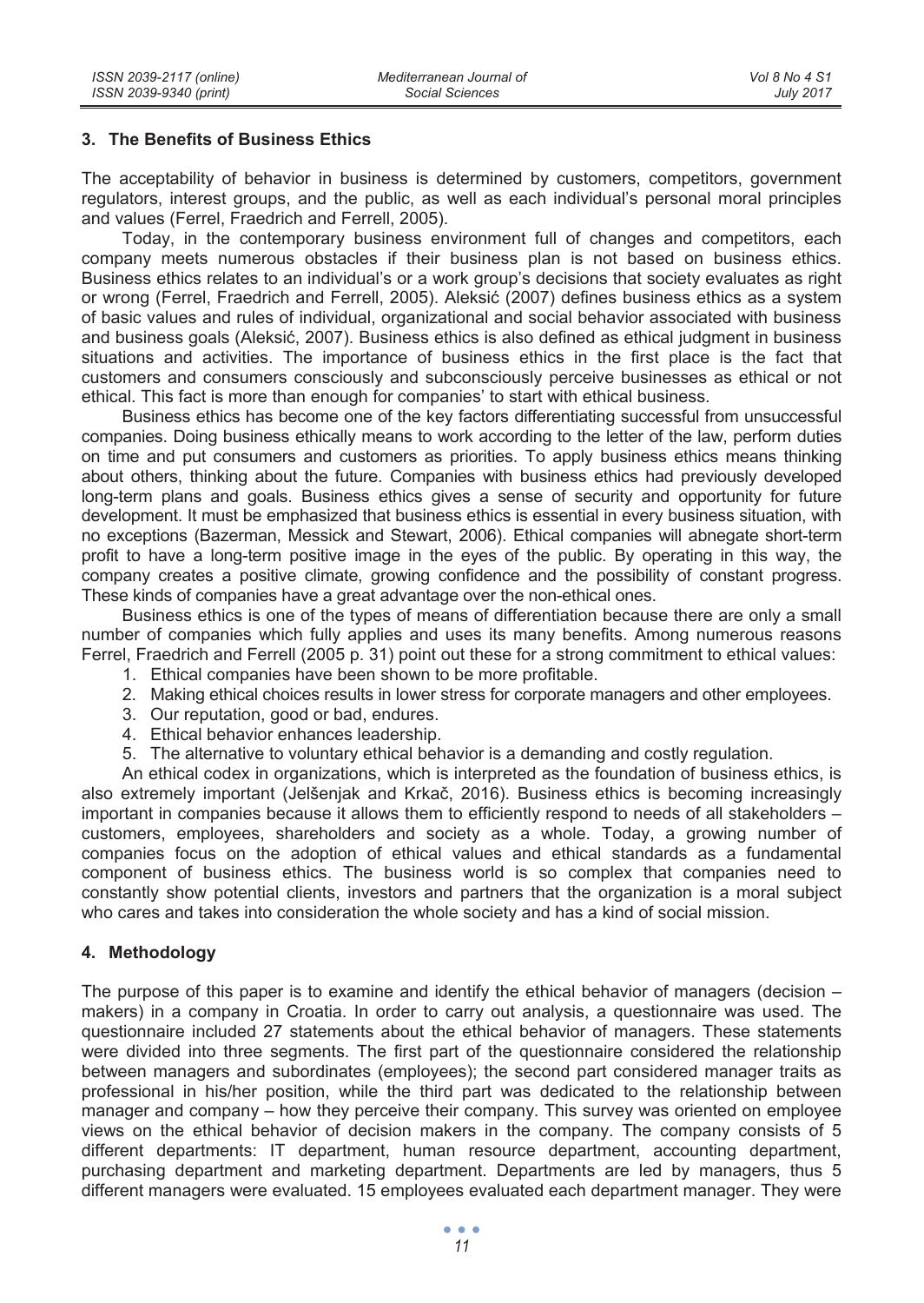| ISSN 2039-2117 (online) | Mediterranean Journal of | Vol 8 No 4 S1    |
|-------------------------|--------------------------|------------------|
| ISSN 2039-9340 (print)  | Social Sciences          | <b>July 2017</b> |

asked to follow a Likert's scale with five levels of intensity, ranging from "I strongly disagree" to "I strongly agree" when evaluating each statement.

The questionnaires were distributed before the work shift when employees were rested and had a high level of concentration. The time for thinking was unlimited so every respondent could take enough time to evaluate each of the five managers. The process of evaluation was very positive; the respondents were polite and pleased to provide their own opinion on their superiors.

## **5. Findings**

The empirical results of this research were as follows. Managers with a total score between 30 and 35 points were appraised as being highly ethical and reliable managers, whom every employee can trust and rely on. Managers with a score between 36 and 61 points were valued as managers who in certain situations show unethical behavior, while managers with a score between 62 - 108 points were appraised as managers who behave unethically and who will in the long run bring poor results to the company.

As represented in Figure 1, employees rated the IT department manager as the most ethical in their company. Although rated as the most ethical (with an average score of 45 points), he leans more towards the category of average ethical behavior while making decisions. This means that in certain situations he is behaving unethically when making decisions. All respondents are convinced that this manager will be reluctant to behave unethically even if it brings him certain profit or benefit.

Following him is the marketing department manager. He was rated somewhat weaker (51 points), but he is in the same category as the previous manager - average ethical behavior while making decisions. The third manager in regard to total score is the accounting department manager with an average score of 60 points. He is actually somewhat in between average ethical and unethical behavior. The last two managers were evaluated as extremely unethical in their behavior. Namely, the manager of the purchasing department was rated with an average score of 69 points representing the one to whom ethical behavior does not mean much. Employees described him as an unreliable and selfish person, although possessing the knowledge and quality of working tasks.

The worst rated manager is the human resource department manager. This manager was awarded an average of 74 points which represents an extremely unethical result. All respondents are convinced that he has employed people who are not qualified for the position that they hold. Whether this is true and how much this harm the company will remain unknown, but one thing is for sure, this manager must realize the importance of ethics in business.

| IT department<br>manager                | $A - 15$<br>$B - 22$<br>$C-8$ | 45 |
|-----------------------------------------|-------------------------------|----|
| Marketing<br>department<br>manager      | $A-27$<br>$B-14$<br>$C-10$    | 51 |
| Accounting<br>department<br>manager     | $A-28$<br>$B-12$<br>$C-20$    | 60 |
| Purchasing<br>department<br>manager     | $A-36$<br>$B-23$<br>$C-10$    | 69 |
| Human resource<br>department<br>manager | $A-26$<br>$B-26$<br>$C-22$    | 74 |

**Figure 1:** Ethical behavior of decision makers in the company **Source:** Empirical results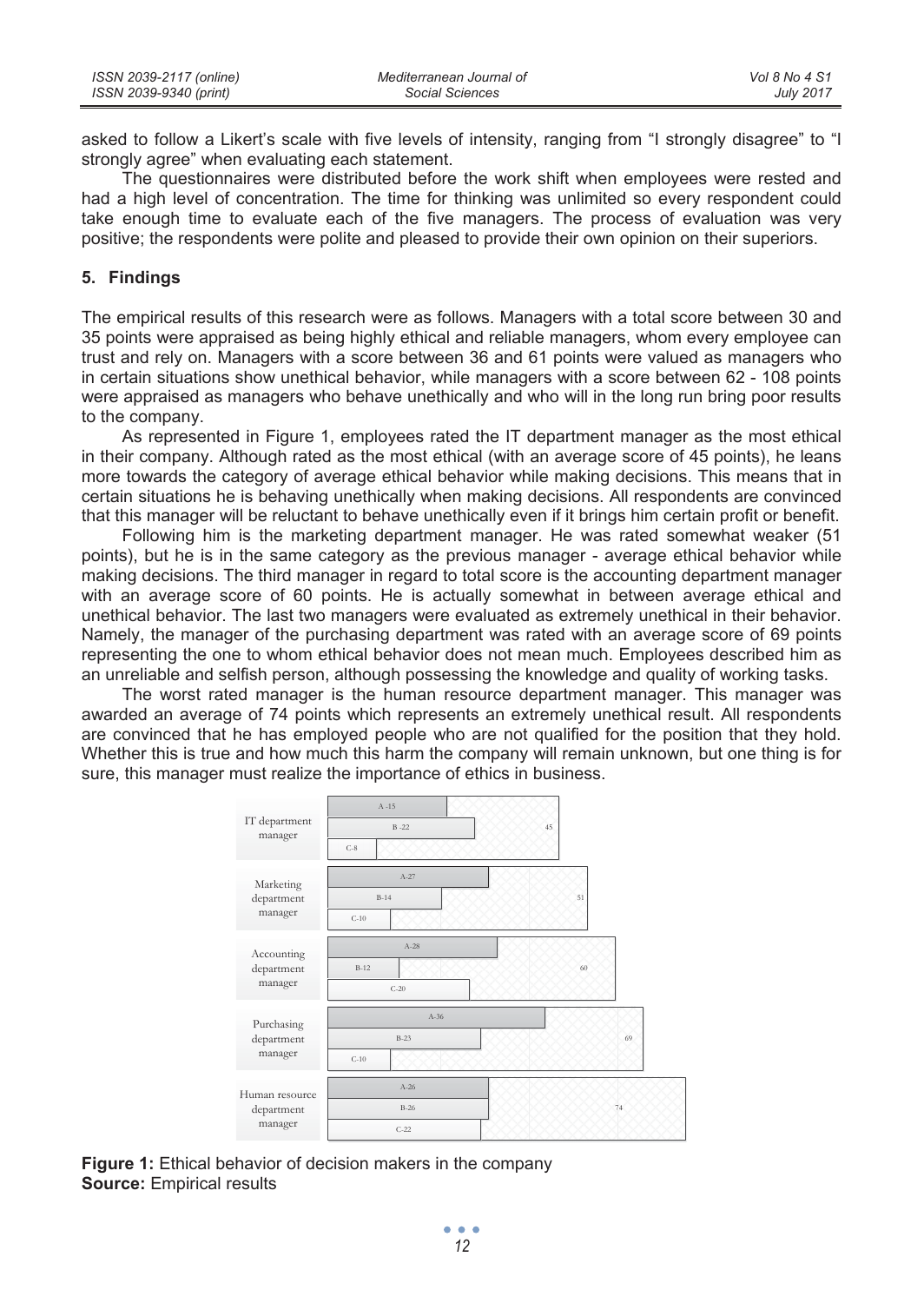| ISSN 2039-2117 (online) | Mediterranean Journal of | Vol 8 No 4 S1    |
|-------------------------|--------------------------|------------------|
| ISSN 2039-9340 (print)  | Social Sciences          | <b>July 2017</b> |

If each part of ethical behavior is observed separately, it is noticeable that the most ethical behavior is the one regarding the relationship with the company, meaning that managers value the company and respect organizational rules. The least ethical is the relationship with employees (subordinates), meaning that managers are very poorly and improperly relating to subordinates. It is unknown what the real reason is for this is, but according to the questionnaire statements, it can be concluded that this manager views all associates as competitors and that most important to him is the personal reputation of the company. The manager of the purchasing department in the first category had a high rating of 36 points indicating that he has an absolutely wrong, improper and unprofessional relationship with subordinates. Employee comments indicated experiences of manger humiliation and demotivation. Among employees this is the most unpopular manager.

As far as the overall employee impression is concerned, the problem of collective thinking prevails in this company. Individuals, who can in some way influence the outcome of a particular decision, simply do not want to express their opinions if it is against the majority or their superiors. This company often experiences the worst that can happen in the overall decision-making process deliberately making the wrong decisions. The only positive about this company is that it does not actually have a direct competitor on the market. It seems that every manager in this company is constantly criticizing employees, which is not good at all for the atmosphere in the company. Thus, this reflects negatively on employees' attitude towards work. Also, employees have in common the attitude that mangers would fire workers they do not like personally for various reasons, regardless of their professionalism.

Research results show that this company does not have developed business ethics. This research indicates that managers in everyday decision making tend to neglect ethics. There are no ethic principles or codes in the company, there are no departments for business ethics, and employees are not educated about the importance of ethics for business. Consequently, this company has yet to understand the importance of ethics and ethical behavior.

#### **6. Conclusion**

In a contemporary business environment, where making profit appears to take precedence over ethical behavior, the importance of understanding ethical behavior becomes crucial. The ability of managers to recognize and deal with complex business ethical issues has become a significant priority for every company regardless of its type and size.

The aim of this paper was to analyze the ethical behavior of managers in a big company in Croatia. Research results show that this company does not have developed business ethics. Managers in everyday decision making tend to neglect ethics; it seems that they do not understand the importance of ethical behavior in business. Promoting ethical conduct and establishing and implementing ethical values, creating ethical business policies and strategies in a company needs to be implemented.

Benefits of business ethics are extremely high, while lack of ethics leads to a wealth of problems for a business. Ethical behavior of managers is directly related to company productivity and profitability through employee loyalty and morale, reputation of business from surrounding environments, positive public image etc. Therefore, managers in companies must understand and cherish business ethics, honesty and integrity; and make decisions with consistent ethical behavior. There is no doubt that the ethical behavior of decision makers is of strategic importance for successful business. Today, it is very challenging to have a successful business without effective and well-respected leader/s.

As noted in the introductory part of this paper, this research is justified because there is a lack of research into business ethics in Republic of Croatia, although this topic is a burning issue and is presented daily to the public and in the media. Therefore, regardless of its limitations, this research has provided some groundwork and opened up new issues in this area.

#### **References**

Aleksiü, A., (2007). Business Ethics - an Element of Successful Business. *The Proceedings of Zagreb Faculty of Economics and Business*, V, pp.419–428.